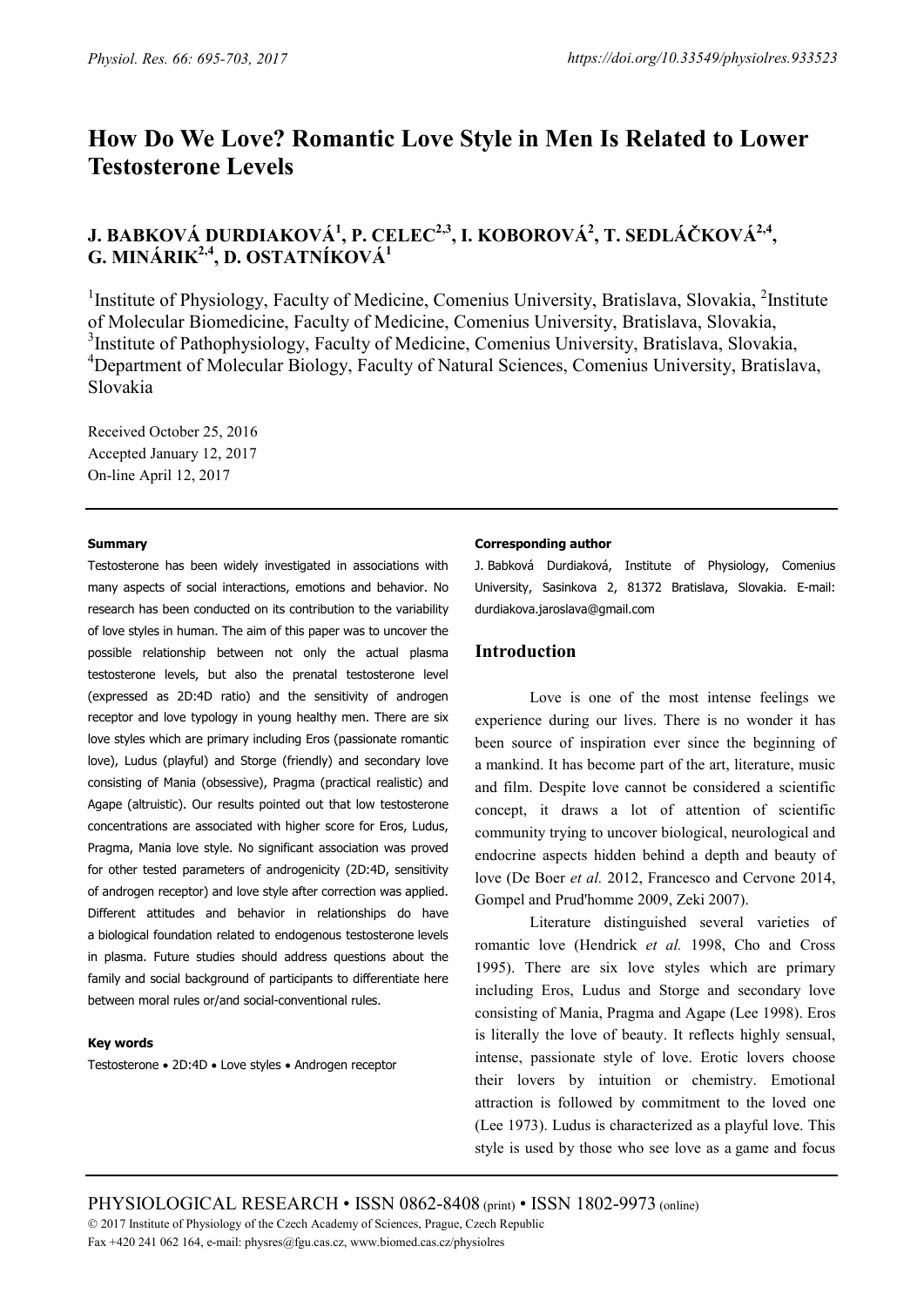on having fun. Ludic lovers are rarely emotionally involved and keen on sharing intimacy and thoughts with partner (Lee 1973). Storge refers to love in which relationship developed slowly from friendship (Lee 1973). Those who practice this love have a strong commitment towards the relationship. Pragma love is a practical and realistic style. Love is perceive in a "business-like" manner with partners sharing common goals and conscious compatibility (Lee 1988). Manic love is characterized results in an obsessive, intense, full feeling and possessive kind of love. Those people who belong to this love style have a strong need to be loved (Lee 1988). Agape is altruistic type of love based on commitment, unconditional and selfless feelings. Lovers of this sort are willing to sacrifice anything for their partner increasing the quality of love with the need for mutual helping (Lee 1988).

Testosterone plays a key role in regulation and facilitating of mating effort by promoting male-male competition and also mate-seeking behavior (Archer 2006). Literature provides lots of evidence showing higher testosterone levels in unmarried, uncommitted single men versus committed/married ones (Kuzawa *et al.* 2009, McIntyre *et al.* 2006). Current knowledge does not directly speak to the issue of causality. There are reasons to expect that relationship status affects testosterone levels. This assumption is supported by the study indicating that to fall in love provokes transient hormonal changes (Marazziti and Canale 2004). On the other hand it was suggested that low testosterone promotes the relationship orientation comparing to high concentrations that keep men in some sense "not taken off market" facilitating their libido, jealousy and mating effort (Alvergne *et al.* 2009, Archer 2006, Burnham *et al.* 2003). Consistent gender differences were pointed out in love style between males and females (Worobey 2001). Women tend to be more pragmatic, manic and also practice love based on friendship comparing to men who are more ludic lovers. Some inconsistency was showed in romantic love style and altruistic selfless love. Due to observed sex differences it can be hypothesized that androgens, specifically testosterone, may be responsible for modulating of behavior in intimate personal relationship.

It has been proposed that the ratio of the second to fourth digits (2D:4D) may be a proxy of prenatal androgen exposure, such that low 2D:4D ratio is associated with high prenatal androgen exposure (Beaton

*et al.* 2011, Manning and Robinson 2003). Possible relationships between early androgens exposure and human behavior motivated digit ratio studies analyzing human behavior providing the novel evidence for the organizational effects of hormones on human social interactions (Roney and Maestripieri 2004). For instance, the level of prenatal testosterone indicated by digit ratio was shown to affect the level of jealousy, which are different for men and women (Park *et al.* 2008) and also the number of sexual partners in heterosexual men (Roney and Maestripieri 2004).

Genetic variability in androgen receptor seems to be another interesting parameter to analyze in order to understand testosterone effect on brain organization. In the range of normal variation, low number of CAG repeats in genes encoding androgen receptor cause higher transactivation activity of receptor and, thus, higher sensitivity to androgens (Greenland *et al.* 2004). Previously published paper pointed out that variation in CAG repeat length of the androgen receptor gene predicts variables associated with intrasexual competitiveness in human males (Simmons and Roney 2011) but there is still lack of information on how androgen receptor as a major modifier of androgen activity affects social behavior in romantic relationships.

Despite great interest in testosterone in social interactions, emotions and behavior, no research has investigated its contribution to the variability of love styles in human. The aim of this paper was to uncover the possible relationship between parameters of androgenicity (plasma testosterone levels, prenatal androgen priming indicated by 2D:4D ratio on dominant hand and sensitivity of androgen receptor reflected by number of CAG repeats in gene for AR) and love typology in young healthy men.

## **Methods**

#### *Subjects*

Participants recruited for this study were university students between 19 and 21 years, all of them right handed and apparently healthy (N=65). The participants signed an informed consent. All procedures were conducted in accordance with the Declaration of Helsinki. The study was approved by the Ethics Committee of the Institute of Molecular Biomedicine, Comenius University.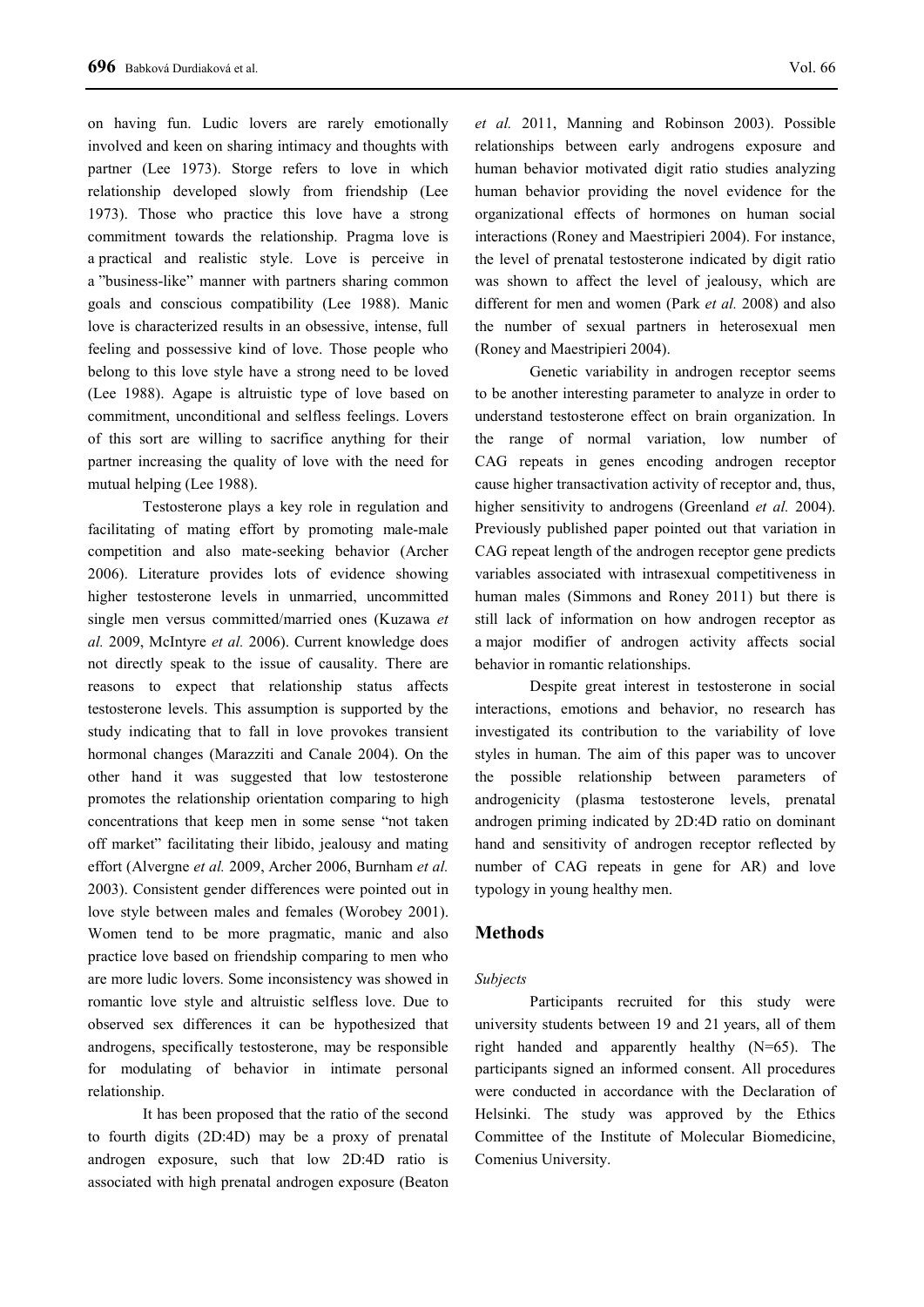#### *Love style examination*

Paper-pencil questionnaire was used to measure attitudes toward love (Lasswell and Lasswell 1976). The questionnaire combines attitudes toward one's current/recent/hypothetical partner with attitudes about love in general. The scale is broken into 6 subscales that each represents a different love style: EROS (romantic passionate love), LUDUS (game-playing love), STORGE (friendship love), PRAGMA (practical love), MANIA (possessive, dependent love), AGAPE (altruistic selfless love). Participants respond to each item using true or false answers in a categorical nature. Percentage of true answers were calculated and used in correlation with biological parameters. Participants are instructed to answer questions with their current partner in mind. However, the instructions state that if the respondent does not currently have a partner, he or she should answer with their most recent partner in mind. However, if the respondents have never been in love, the instructions state that they should provide whatever answer they believe would be true. Questionnaire was translated into Slovak language.

## *Testosterone concentration measurement in plasma*

Blood samples were drawn from the cubital vein into sterile Blood Collection Tubes (EDTA) (Sarstedt, Nümbrecht, Germany) immediately after questionnaires administration. Blood samples were centrifuged for 10 min at  $2000 \times g$ , and plasma was stored at -20 °C. Samples were stored at -20 °C. On the day of testing, frozen samples were brought to room temperature and pipetted into testing plate without any centrifugation of other further processing. Plasma testosterone was measured using a commercially available ELISA kits (DRG Diagnostics, Marburg, Germany). Mean intraassay and inter-assay coefficients of variation are 3.1 % and 8.5 %, respectively.

## *Genetic analysis of androgen receptor*

Genomic DNA from saliva was extracted using the silica membrane based kit (Qiagen, Hilden, Germany) following the manufacturer's instructions (QIAamp DNA Blood Mini Kit Handbook 04/2010) according to DNA purification protocol for blood/body fluids. The (CAG)n repeat polymorphism in exon 1 of the androgen receptor gene was amplified using PCR in 20 µl reaction volume with 250 nmol/l primers: forward: 5´ GCGCGAAGT GATCCAGAAC 3´ tagged with 6-carboxyfluorescein and reverse: 5´ CTCATCCAGGACCAGGTAGC 3´, 1× Taq buffer (Fermentas, Vilnius, Lithuania) and 1 U of Taq DNA polymerase (Fermentas, Vilnius, Lithuania). The following PCR program was used: initial denaturation step at 94 °C for 4 min, followed by 35 cycles each consisting of denaturation at 94 °C for 45 s, annealing at 59.5 °C for 45 s and polymerization at 72 °C for 45 s. The length of the final fragment was 181 bp. The number of repeats was analyzed by capillary electrophoresis.

#### *2D:4D digit ratio*

Probands provided both of their hands to make a digital scan of ventral surface. The lengths of second and fourth digit were measured twice and ratio was calculated using AutoMetric. Values from right hands (dominant) are present and used for analyses.

#### *Statistical analyses*

The strength of the linear relationship between variables was tested Pearson's correlation analysis. P-values less than 0.05 were considered significant. Multivariate analysis-Test of between-subjects effect was used to show statistically significant effect of independent variables (plasma testosterone levels, mean CAG in AR, right 2D:4D – dominant hand) on the dependent variable (love styles).

# **Results**

Plasma testosterone level in young men negatively correlated with romantic loving style (r=-0.28,  $p=0.03$ ), and selfless altruistic love ( $r=-0.28$ ,  $p=0.03$ ) (Fig. 1). Lower prenatal testosterone exposure indicated by higher 2D:4D on right hand enhanced romantic love attitude  $(r=0.26, p=0.04)$  and also game-playing love style  $(r=0.26, p=0.04)$  (Fig. 2). Number of CAG repeats representing the sensitivity of androgen receptor did not correlate significantly with any of love styles (Fig. 3).

The corrected model test confirmed that the model as a whole significantly accounts for the variance in the dependent variable (EROS – romantic love). Multivariate model using test of between subjects effects proved that the variability in romantic love behavior can be explained by the variability in plasma testosterone levels (F=8.19, p=0.006).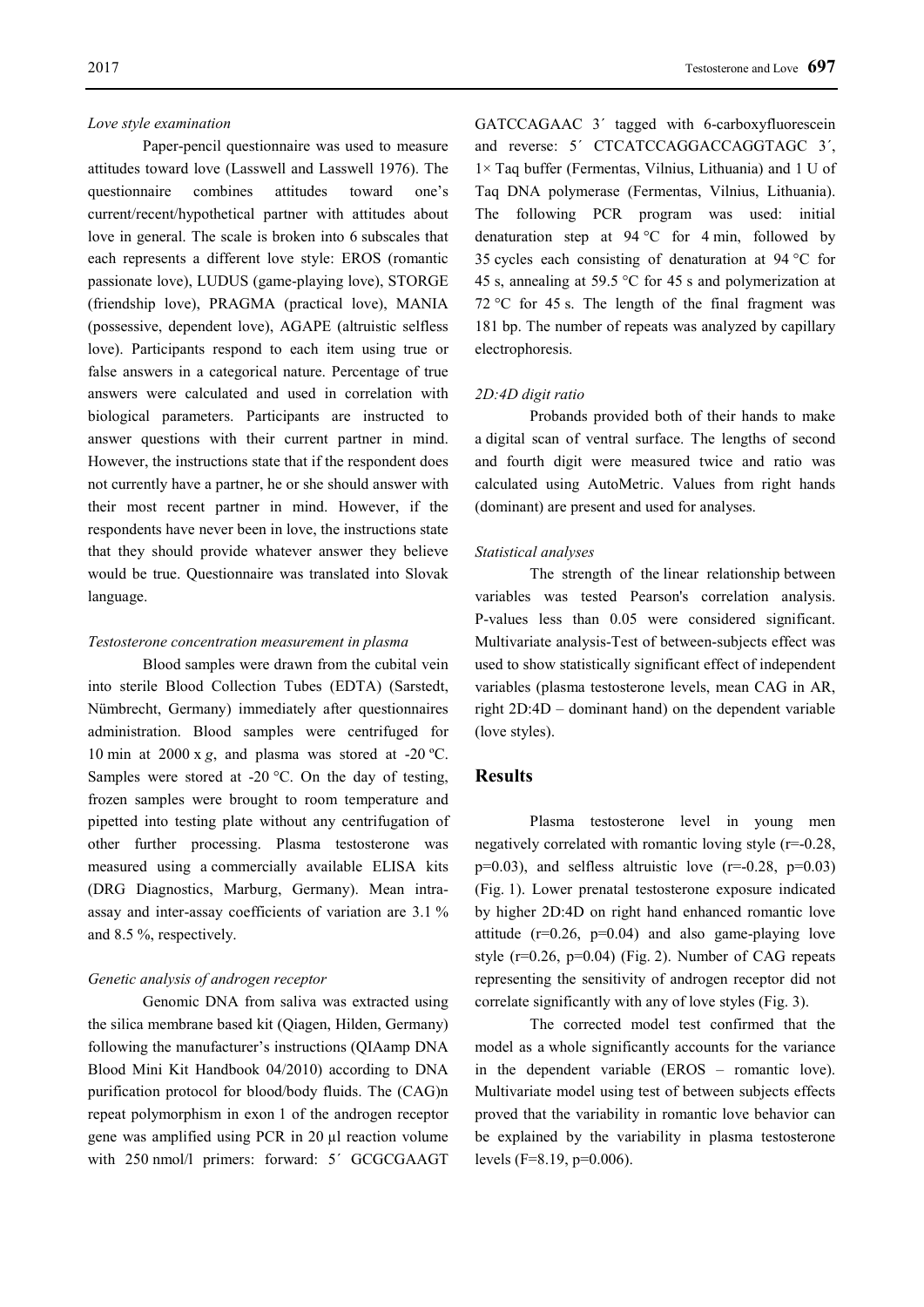

**Fig. 1.** Correlation analyses between plasma testosterone levels and love styles.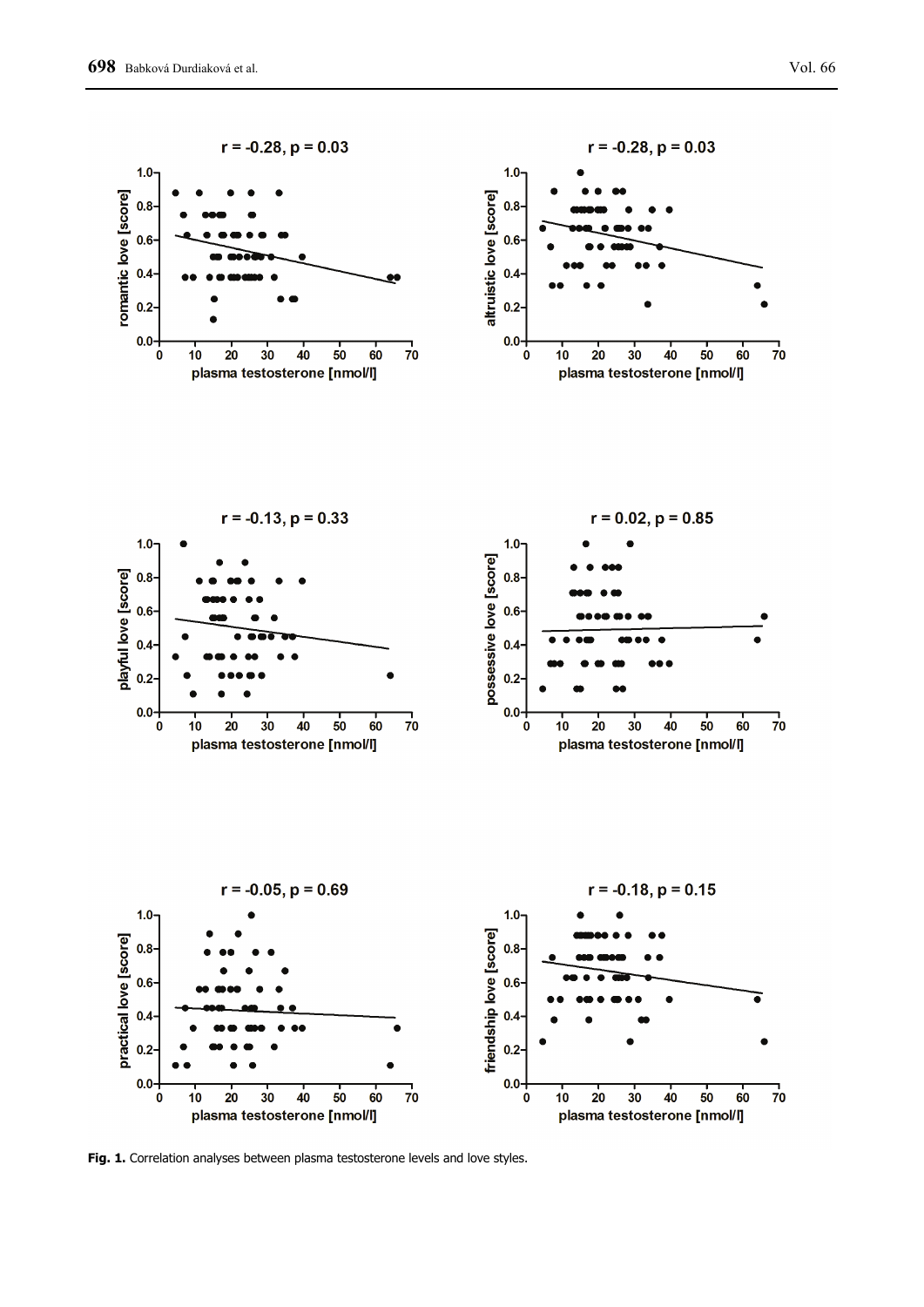

**Fig. 2.** Correlation analyses between prenatal testosterone exposure indicated by 2D:4D ratio and love styles.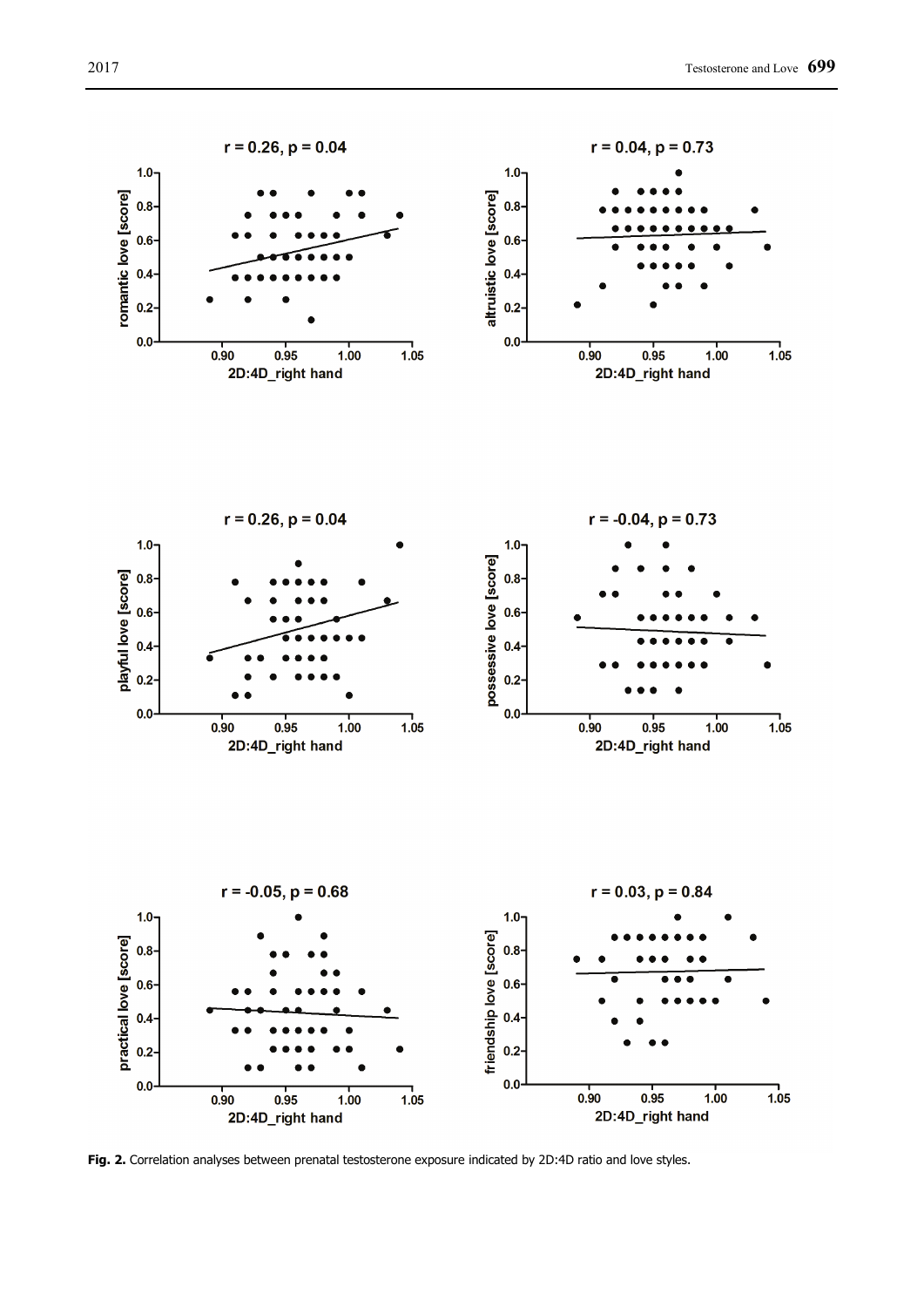

**Fig. 3.** Correlation between number of CAG triplets and 6 love styles.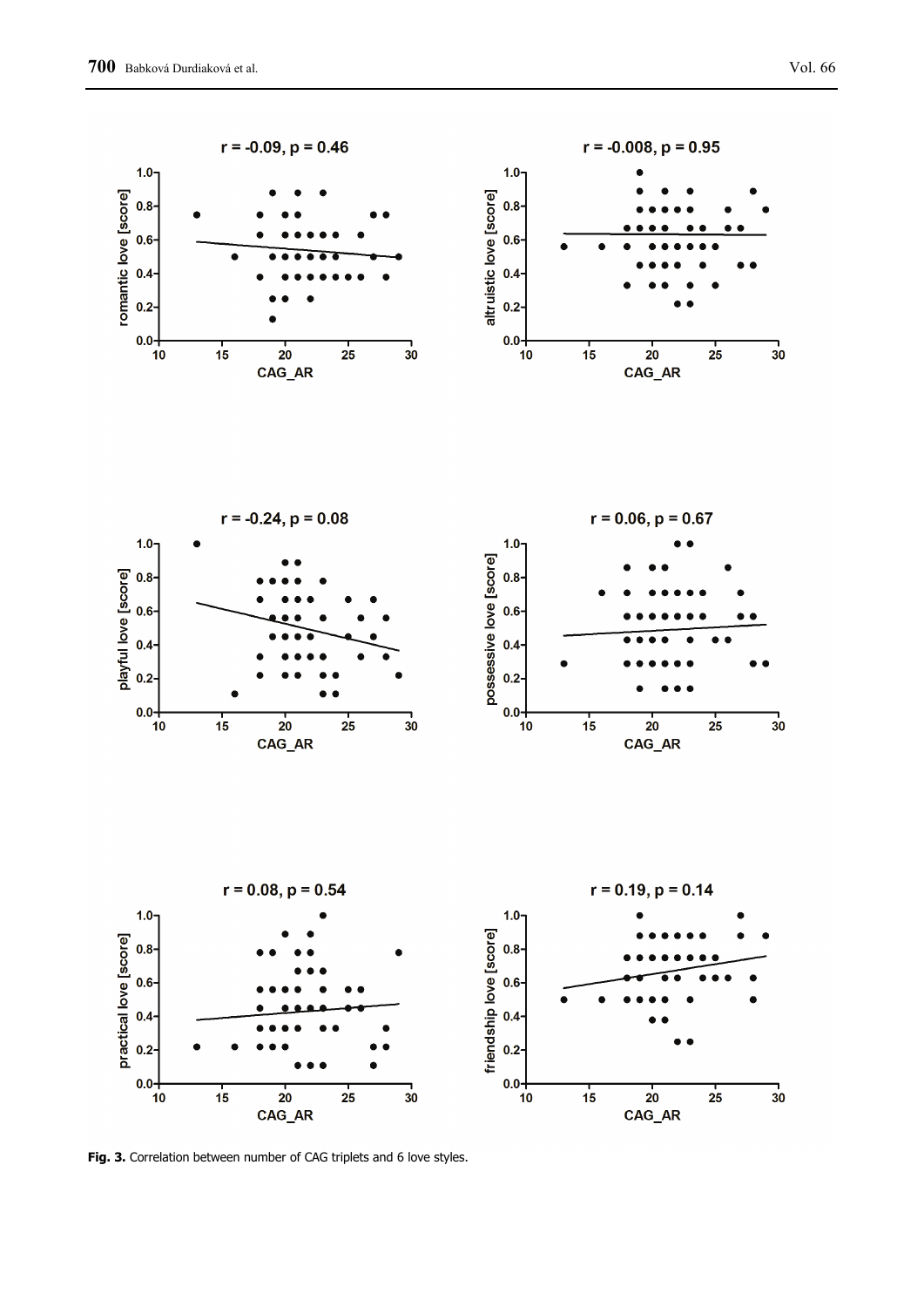### **Discussion**

Previous research established testosterone as a social hormone. It suggests that testosterone is involved in modulation of various aspects of behavior; sexual, social interactions and emotions being no exception. We hypothesized that circulating concentrations of testosterone in plasma, prenatal testosterone exposure reflected by 2D:4D or the sensitivity of androgen receptor in young men might be one of the biological correlates responsible for differences of love concepts among individuals.

Our results indicate that higher concentrations of testosterone in young healthy men suppress their tendency to practice EROS style described as a passionate love with deep intimacy and commitment reflecting secure attachment style. Our finding support previously pointed out association between testosterone and relationship/commitment orientation. This interpretation indicates that lower testosterone concentrations incline to get into the relationship and create long lasting and stable bonding sharing the intimacy (Burnham *et al.* 2003, Van Anders and Watson 2007). Higher testosterone is thought to be associated with increased mating effort, attracting sexual partners, but not compatible with a long-term relationships and romantic attachment. Generally, men and women in satisfying and committed relationships are typically found to have lower testosterone levels (Edelstein *et al.* 2014). However, to date, there is little evidence for causality between testosterone levels and romantic behavior. The opposing view highlights that relationship status possibly lead to differences in testosterone levels. Certain male relationships, such as long term affiliative bonds or marriage, can be a predictor variable associated with lower testosterone levels (Burnham *et al.* 2003). Interestingly, results showed that levels of testosterone of single men or men in new relationships did not differ, but both had significantly higher levels than men in longterm relationships (Farrelly *et al.* 2015). These findings imply that lower testosterone in paired (romantically involved) might be a facultative adjustment in response to lower demands for mating effort and their lower internal motivation to seek new potential mates (McIntyre *et al.* 2006) .

Alternatively, long-term satisfying relationships may lead to declines in testosterone (Edelstein *et al.* 2014). Given the correlational nature of our study, we cannot determine the direction of causality between testosterone and ideas about love. There are reasons to expect that testosterone may be causally related to relationship satisfaction. In other words, the quality of relationship we are in affects testosterone concentrations and also our ideas about love. One of the limitations in our study is that we have not investigated current relationship status or/and the quality of partnership so this can be a direction for further study.

In the present study, we also showed the negative effect of plasma testosterone (T) levels on AGAPE altruistic love style. This is in agreement with other correlational studies suggesting that generally high T appear to be more aggressive and less prosocial (Alvergne *et al.* 2009). Salivary testosterone in humans have found that high T men are more likely to divorce more often, spend less time with their children, engage in competition of all types, have more sexual partners proving that high T men behave differently than other men (Alvergne *et al.* 2009). Also administration study with artificially raised T proved that T appears to play a role in inducing men to change from being selfless to being selfish (Zak *et al.* 2009). Males with lower testosterone levels perhaps exhibit lower intensity of male mating competition, reduced interest in mate seeking behavior and have more concern about investing in pair bonding, forming stable, sensible and a good working connection with a partner.

Past research has shown that lower 2D:4D has also been associated with higher circulating testosterone levels (Neave *et al.* 2003) and also greater sensitivity to testosterone (Manning *et al.* 2003). Based on previous research lower 2D:4D could be associated also with many possible determinants of male physical attractiveness such as masculine facial features, characteristics of male voice or more muscular physique that highly preferred in attractiveness ratings (Dixson *et al.* 2003). It can be speculated that greater prenatal androgen exposure may organize the development of those traits that make men more sexually attractive because they indicate greater fertility and better physical condition. The possession of such traits would in turn be conducive to behavioral strategies that involve high levels of mating effort (Roney and Maestripieri 2004). Here we have shown that prenatal testosterone priming affects the ideas about love. Men with higher, more feminine 2D:4D ratio, tend to compensate their lower display of courtship behavior and social dominance by practicing romantic or game playing love. However, future research will be necessary to determine the mechanisms whereby prenatal androgen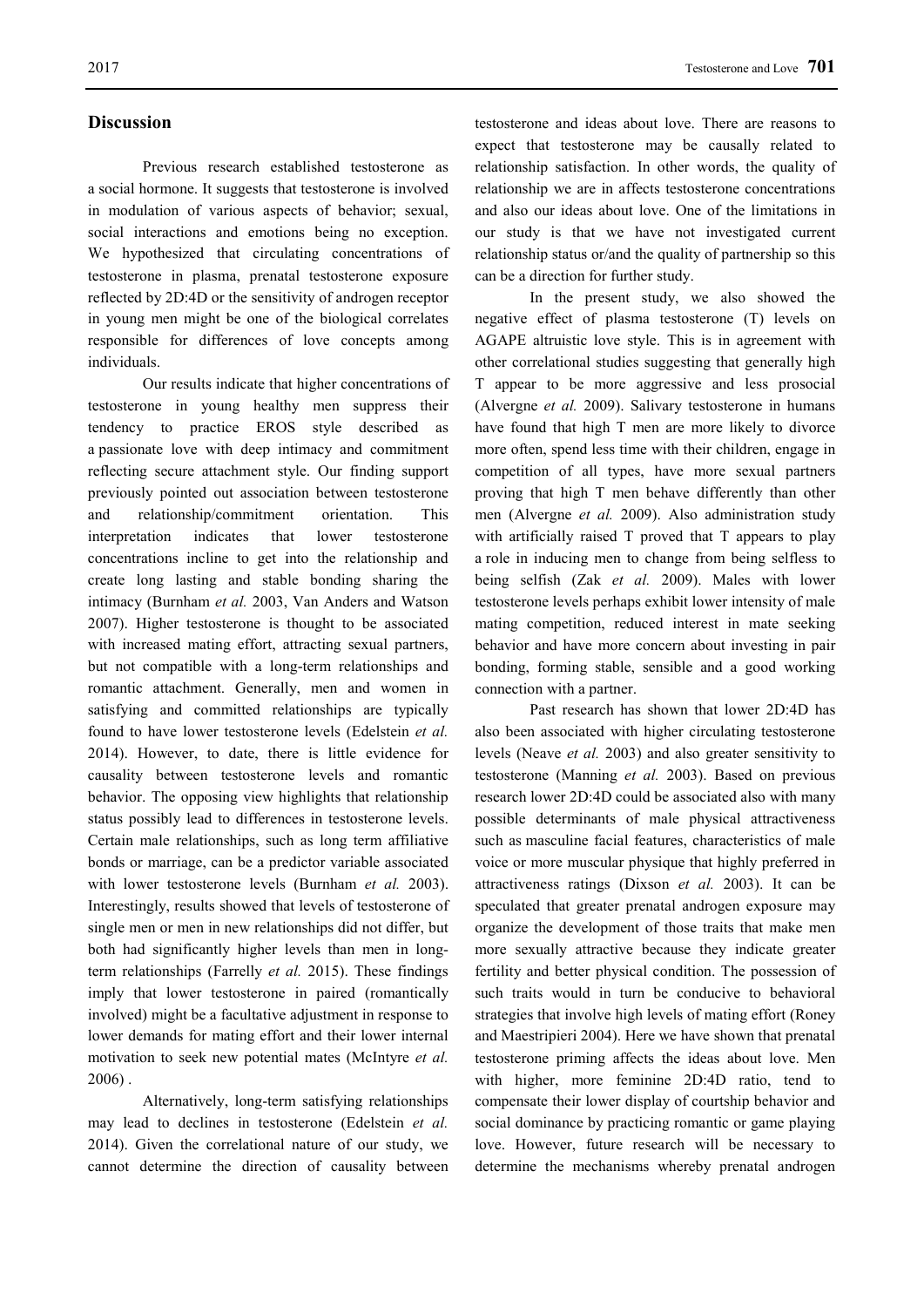exposure may be translated into certain behavior. This work showed no association between number of CAG triplets indicating sensitivity of androgen receptor with love styles in young population of men. We assume larger sample would be needed to prove this kind of relationship.

To conclude, this work points out that our romantic behavior can have a biological foundation. Concentrations of steroid hormone testosterone correlate with love style we adopt in social interactions. To our best knowledge this is the first work investigating how testosterone and its metabolism modulate the way individual practice love in romantic relationships. It points out the independent nature of behavior in relationships that should be considered social neuroendocrine research.

We are aware of several limitations of this work. Firstly, total testosterone was measure in plasma. Determining free and/or bioavailable testosterone would be more accurate assessment of biological activity. Secondly, the love style can change during the life and also during the relationship phases. The status of participants, durations and quality of their relationships has not been investigated. Romantic behavior can be highly affected by socio cultural environment, education, type of personality, cognitive control and many other external factors. Future studies should address questions about the family and social background of participants to differentiate here between moral rules, socialconventional rules and biological foundation of certain

behavior. It is also important to consider other unmeasured variables that may contribute to the associations we observed. For instance, stable personality characteristics, such as extraversion, dominance, and pro-sociality, have been linked with endogenous testosterone levels (Alvergne *et al.* 2010). Moreover, it is also important to state that testosterone and its metabolism is definitely not the only biological force potentially organizing the brain and behavior. Other hormones of steroid metabolome certainly play its role and might be of interest. Future studies assessing the role of other interesting molecules namely dehydroepiandrosterone (DHEA) could shed more light into the effect of steroids on brain and behavior. The main complication of every work studying the effects of particular hormones on certain aspect of human behavior is the fact that specific hormone never acts alone. A possible interlink between hormonal milieu and sensitivity of behavior to many other external stimuli brings a lot of complexion into psycho-neuro-endocrine research.

# **Conflict of Interest**

There is no conflict of interest.

#### **Acknowledgements**

This work was supported by grants VEGA 1/0052/15, Comenius University Science Part, EU structural funds, ITMS 26240220086.

# **References**

- ALVERGNE A, FAURIE C, RAYMOND M: Variation in testosterone levels and male reproductive effort: insight from a polygynous human population. *Horm Behav* **56**: 491-497, 2009.
- ALVERGNE A, JOKELA M, LUMMAA V: Personality and reproductive success in a high-fertility human population. *Proc Natl Acad Sci U S A* **107**: 11745-11750, 2010.
- ARCHER J: Testosterone and human aggression: an evaluation of the challenge hypothesis. *Neurosci Biobehav Rev* **30**: 319-345, 2006.
- BEATON AA, RUDLING N, KISSLING C, TAURINES R, THOME J: Digit ratio (2D:4D), salivary testosterone, and handedness. *Laterality* **16**: 136-155, 2011.
- BURNHAM TC, CHAPMAN JF, GRAY PB, MCINTYRE MH, LIPSON SF, ELLISON PT: Men in committed, romantic relationships have lower testosterone. *Horm Behav* **44**: 119-122, 2003.
- CHO W, CROSS SE: Taiwanese love styles and their association with self-esteem and relationship quality. *Genet Soc Gen Psychol Monogr* **121**: 281-309, 1995.
- DE BOER A, VAN BUEL EM, TER HORST GJ: Love is more than just a kiss: a neurobiological perspective on love and affection. *Neuroscience* **201**: 114-124, 2012.
- DIXSON AF, HALLIWELL G, EAST R, WIGNARAJAH P, ANDERSON MJ: Masculine somatotype and hirsuteness as determinants of sexual attractiveness to women. *Arch Sex Behav* **32**: 29-39, 2003.